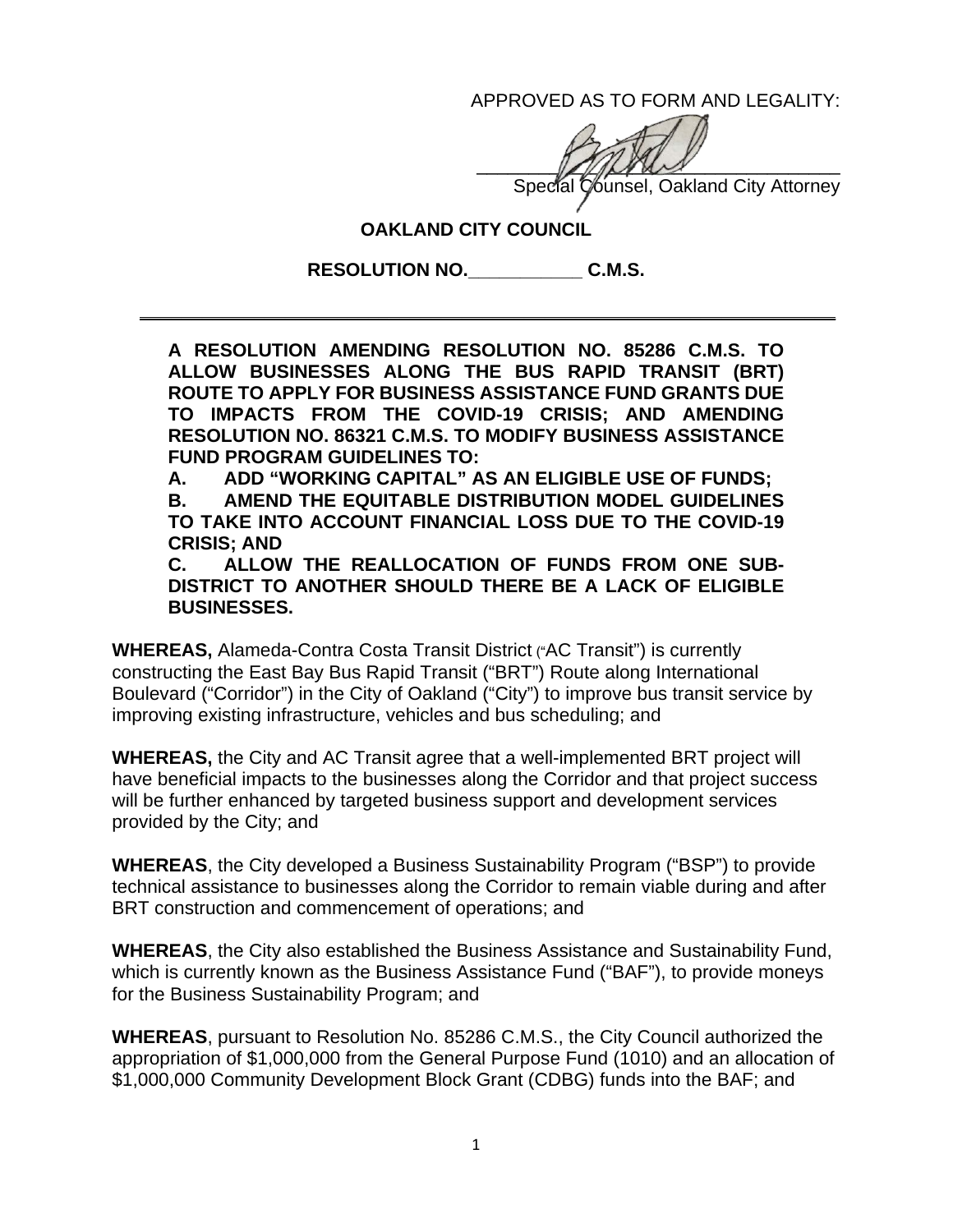**WHEREAS,** pursuant to Resolution No. 86606 C.M.S., the City Council authorized the City Administrator to create the BAF to provide direct monetary assistance in the form of loans and grants to businesses for the purpose of enhancing the viability of such businesses that will experience and have experienced adverse permanent impact from BRT infrastructure changes; and

**WHEREAS**, pursuant to Resolution 86321, the City Council authorized the City Administrator to create program guidelines for the BAF; and

**WHEREAS,** on April 6, 2020, the Department of Housing and Urban Development (HUD) issued a "Quick Guide to CDBG Eligible Activities to Support Coronavirus and Other Infectious Disease Response," which included an eligible activity to "avoid job loss caused by business closures related to social distancing by providing short-term working capital assistance to small businesses to enable retention of jobs held by lowand moderate-income persons;" and

**WHEREAS**, Alameda County temporary shelter-in-place orders from COVID-19 have profoundly impacted businesses along the BRT corridor, and BRT businesses surveyed said they need immediate access to working capital to sustain themselves during the crisis; now therefore be it

**RESOLVED:** the City Council hereby approves an amendment to Resolution No. 85286 C.M.S. to allow businesses along BRT route to apply for business assistance fund grants if they will experience and/or have experienced 1) adverse permanent impact from BRT infrastructure changes; and/or 2) financial loss due to the COVID-19 crisis; and be it

**FURTHER RESOLVED:** the City Council hereby approves an amendment to Resolution No. 86321 C.M.S. to 1) add "working capital" as an eligible use of funds; 2) modify the equitable distribution model guidelines to take into account financial losses incurred by businesses due to the COVID-19 crisis; and 3) allow the reallocation of funds from one sub-district to another should there be a lack of eligible businesses; and be it

**FURTHER RESOLVED:** that the City Administrator or designee is hereby authorized, without returning to Council, to spend funds and take other administrative actions with respect to the adopted budget and the prior approvals for the BAF, as amended by this Resolution, consistent with this Resolution and such prior approvals and their basic purposes; and be it

**FURTHER RESOLVED:** that the City Administrator or designee is hereby directed to ensure that all expenditures are consistent with the amended CDBG guidelines of HUD and accurately reported.